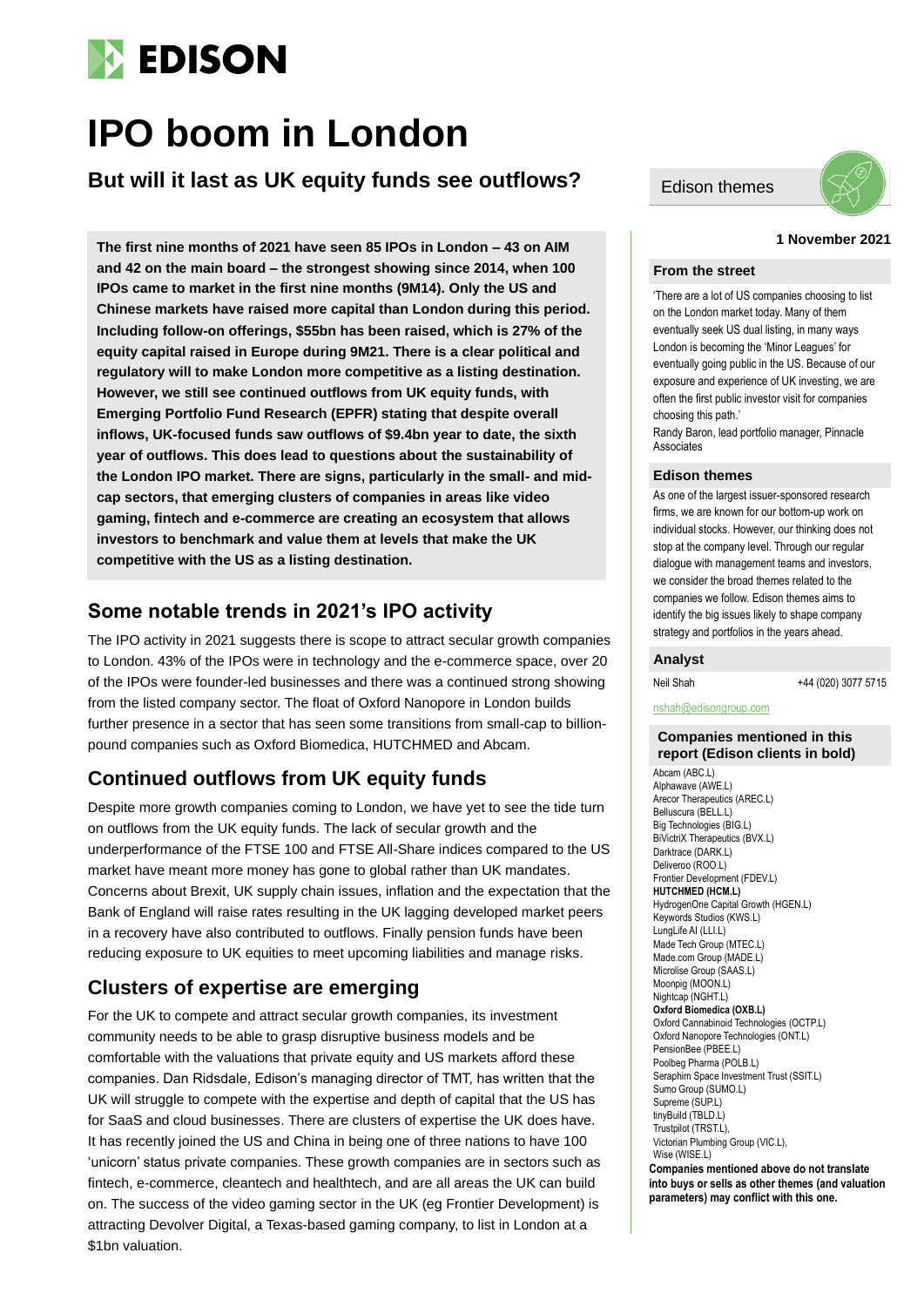

# **London calling**

Equity markets have been extremely active globally. In response to the pandemic, corporates sought to diversify their sources of finance, and strengthen balance sheets and market positions, taking advantage of the once in a lifetime industry disruption to consolidate. Investment is also being made to grow market share or take advantage of customers prepared to do things in a new way.

The corporates' need for capital was met by equity markets, buoyed by supportive monetary and fiscal policies globally and resurgent retail investors, whom as a consequence of working from home found they were making more savings and had time to look at putting those savings to work in a market made more accessible through technology: notably financial apps and better connectivity.

London has prospered. In terms of initial public offering (IPO) capital and follow-on (FO) capital, it is third behind the United States and China for capital raised in 9M21. In Europe, it accounted for 27% of capital raised and its growth market AIM accounted for 52% of capital raised on European growth markets during this period. The 85 IPOs, which include Wise's direct listing, were evenly balanced between AIM, which had 43 IPOs, and the Main Market, which had 42 IPOs. This is the highest number of IPOs since 2014, when we saw 100 IPOs in the first nine months.

| LAINDIL 1. TOP TO EXCHANGES IN LENNS OF EQUILY CAPILAL LAISED IN SIME I |                                    |                      |                            |                          |                               |                      |  |
|-------------------------------------------------------------------------|------------------------------------|----------------------|----------------------------|--------------------------|-------------------------------|----------------------|--|
| Exchange<br>name                                                        | <b>IPO capital</b><br>raised (\$m) | No of<br><b>IPOs</b> | FO capital<br>raised (\$m) | No of<br>FO <sub>s</sub> | Total capital<br>raised (\$m) | Total no<br>of deals |  |
| Nasdag                                                                  | 149,027.8                          | 540                  | 126.806.9                  | 739                      | 275,834.8                     | 1,279                |  |
| <b>NYSE</b>                                                             | 106.685.1                          | 226                  | 128.825.3                  | 341                      | 235.510.4                     | 567                  |  |
| <b>HKSE</b>                                                             | 23,582.7                           | 63                   | 74,783.5                   | 248                      | 98.366.2                      | 311                  |  |
| Shanghai                                                                | 31,908.0                           | 198                  | 31,235.2                   | 87                       | 63.143.2                      | 285                  |  |
| <b>LSE</b>                                                              | 18,954.1                           | 85                   | 35.914.0                   | 399                      | 54,868.1                      | 484                  |  |
| Shenzhen                                                                | 16,489.0                           | 171                  | 34.331.5                   | 165                      | 50,820.5                      | 336                  |  |
| Frankfurt                                                               | 11,201.4                           | 16                   | 15,656.2                   | 74                       | 26,857.6                      | 90                   |  |
| <b>ASX</b>                                                              | 5.395.5                            | 122                  | 21.272.5                   | 677                      | 26.668.0                      | 799                  |  |
| <b>BSE</b>                                                              | 9.704.7                            | 64                   | 15.334.5                   | 82                       | 25.039.2                      | 146                  |  |
| <b>NSE</b>                                                              | 9.680.1                            | 54                   | 15.319.5                   | 76                       | 24.999.6                      | 130                  |  |

### **Exhibit 1: Top 10 exchanges in terms of equity capital raised in 9M21**

Source: Dealogic data compiled by Edison Investment Research

Within the IPOs there were some notable trends:

- 43% of the IPOs were in technology and consumer internet retailing. These include names such as Moonpig (MOON.L), Wise (WISE.L), Deliveroo (ROO.L), Made.com Group (MADE.L), Darktrace (DARK.L), Trustpilot (TRST.L) and Alphawave (AWE.L).
- There were over 20 founder-led IPOs including Nightcap (NGHT.L), Supreme (SUP.L), tinyBuild (TBLD.L), Victorian Plumbing Group (VIC.L), PensionBee (PBEE.L), Microlise Group (SAAS.L), Big Technologies (BIG.L), BiVictriX Therapeutics (BVX.L) and Made Tech Group (MTEC.L).
- There was a flagship IPO in healthcare with Oxford Nanopore (ONT.L) raising £603m and continued support for smaller life science companies, with at least five other life science IPOs including Oxford Cannabinoid Technologies (OCTP.L), Arecor Therapeutics (AREC.L), LungLife AI (LLI.L), Poolbeg Pharma (POLB.L) and BiVictriX Therapeutics (BVX.L). There was also the IPO of Belluscura (BELL.L), which is headquartered in Texas, on the medical devices side.
- The listed investment company sector continued to be active with 10 IPOs. In this sector, my colleague Sarah Godfrey has tracked IPOs and six did not get away during this period, suggesting a c 60% success rate. The sector continued to attract interest in alternative assets such as infrastructure, property and music royalties, but also some new strategies such as HydrogenOne Capital, which invests in clean hydrogen, and Seraphim, which invests in space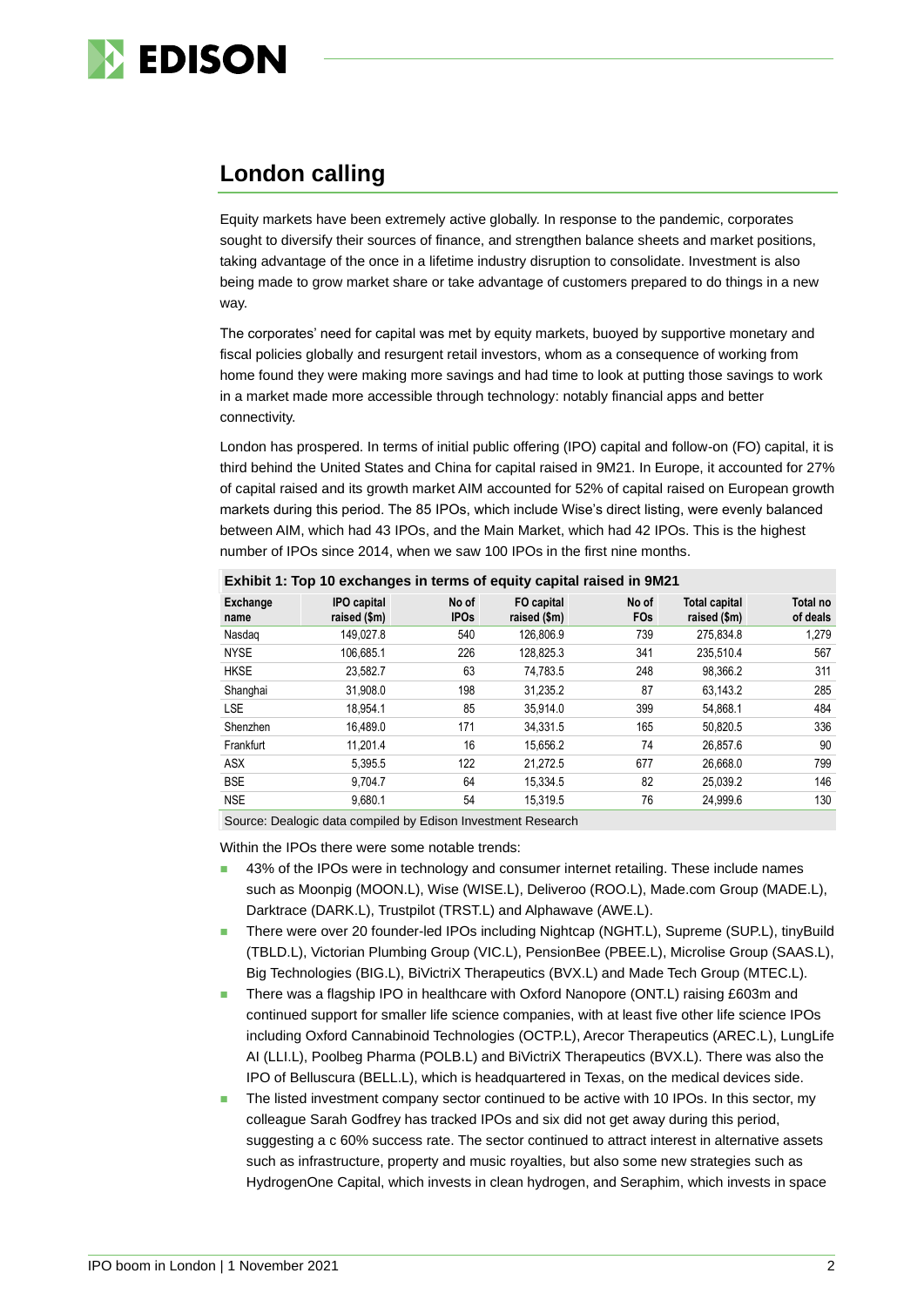

technologies. 25% of the follow-on capital raised in the London market in the first nine months was in the listed investment company space.

| Exhibit 2: Top 20 European exchanges in terms of equity capital raised in 9M21 |                                    |                      |                            |                          |                                      |                             |  |
|--------------------------------------------------------------------------------|------------------------------------|----------------------|----------------------------|--------------------------|--------------------------------------|-----------------------------|--|
| Exchange                                                                       | <b>IPO</b> capital<br>raised (\$m) | No of<br><b>IPOs</b> | FO capital<br>raised (\$m) | No of<br>F <sub>Os</sub> | <b>Total capital</b><br>raised (\$m) | <b>Total No</b><br>of deals |  |
| London                                                                         | 18,954.1                           | 85                   | 35,914.0                   | 399                      | 54,868.1                             | 484                         |  |
| Frankfurt                                                                      | 11,201.4                           | 16                   | 15,656.2                   | 74                       | 26,857.6                             | 90                          |  |
| Stockholm                                                                      | 7,018.6                            | 70                   | 14,627.8                   | 136                      | 21,646.4                             | 206                         |  |
| <b>Euronext Paris</b>                                                          | 3,779.2                            | 29                   | 12,216.7                   | 53                       | 15,995.9                             | 82                          |  |
| Euronext Amsterdam                                                             | 11,716.8                           | 15                   | 3,505.4                    | 14                       | 15,222.1                             | 29                          |  |
| Madrid                                                                         | 1,966.6                            | 4                    | 11,438.4                   | 12                       | 13,405.0                             | 16                          |  |
| Copenhagen                                                                     | 609.8                              | 17                   | 8,190.0                    | 14                       | 8,799.8                              | 31                          |  |
| Oslo                                                                           | 4,141.8                            | 52                   | 4,415.8                    | 89                       | 8,557.5                              | 141                         |  |
| <b>SIX Swiss</b>                                                               | 2,029.9                            | 4                    | 3,467.1                    | 18                       | 5,497.0                              | 22                          |  |
| Helsinki                                                                       | 1,226.6                            | 15                   | 4,110.0                    | 18                       | 5,336.5                              | 33                          |  |
| <b>Euronext Brussels</b>                                                       | 1,947.7                            | 4                    | 3,113.9                    | 15                       | 5,061.6                              | 19                          |  |
| Moscow                                                                         | 2,638.2                            | 3                    | 1,783.8                    | 6                        | 4,422.0                              | 9                           |  |
| Borsa Italiana                                                                 | 972.1                              | 22                   | 2,807.3                    | 16                       | 3,779.4                              | 38                          |  |
| Athens                                                                         |                                    | 0                    | 2,766.8                    | 4                        | 2,766.8                              | 4                           |  |
| Warsaw                                                                         | 1,353.3                            | 3                    | 1,315.5                    | 5                        | 2,668.8                              | 8                           |  |
| Lisbon                                                                         | 176.8                              |                      | 2,458.7                    | $\overline{c}$           | 2,635.5                              | 3                           |  |
| Iceland                                                                        | 734.3                              | 4                    |                            | 0                        | 734.3                                | 4                           |  |
| Vienna                                                                         |                                    | 0                    | 591.6                      | 3                        | 591.6                                | 3                           |  |
| Euronext Dublin                                                                | 14.1                               |                      | 512.3                      | $\overline{2}$           | 526.4                                | 3                           |  |
| Luxembourg                                                                     |                                    | 0                    | 322.7                      | $\overline{c}$           | 322.7                                | $\overline{2}$              |  |

Source: Dealogic data compiled by Edison Investment Research

**Exhibit 3: AIM has dominated growth markets for total capital raised, First North has raised more in IPO proceeds**

| Exchange name                                 | <b>IPO</b> capital<br>raised (\$m) | No of<br><b>IPOs</b> | FO capital raised<br>\$m\$ | No of<br>FO <sub>s</sub> | <b>Total capital</b><br>raised (\$m) | Total No<br>of deals |
|-----------------------------------------------|------------------------------------|----------------------|----------------------------|--------------------------|--------------------------------------|----------------------|
| London Stock Exchange - AIM                   | 2,938.8                            | 43                   | 6,590.9                    | 229                      | 9,529.7                              | 272                  |
| First North Stockholm                         | 3,424.5                            | 54                   | 2,387.3                    | 75                       | 5,811.8                              | 129                  |
| Paris - Alternext                             | 21.2                               | $\overline{2}$       | 1,048.3                    | 15                       | 1,069.5                              | 17                   |
| <b>First North Finland</b>                    | 583.7                              | 11                   | 151.2                      |                          | 734.8                                | 18                   |
| Borsa Italiana - AIM Italia                   | 613.0                              | 19                   | 55.7                       | $\overline{2}$           | 668.7                                | 21                   |
| Frankfurt Stock Exchange - Scale              | 105.2                              |                      | 216.3                      | 10                       | 321.5                                | 11                   |
| <b>First North Denmark</b>                    | 135.8                              | 14                   | 19.1                       | 3                        | 155.0                                | 17                   |
| Oslo Axess                                    |                                    |                      | 80.2                       | 9                        | 80.2                                 | 9                    |
| Madrid Stock Exchange - Alternative<br>Market | 53.4                               | 2                    |                            |                          | 53.4                                 | $\overline{2}$       |
| First North Iceland                           | 40.9                               | 2                    |                            |                          | 40.9                                 | 2                    |
| <b>BX Swiss</b>                               | 16.4                               |                      |                            |                          | 16.4                                 | 1                    |
| Paris Marche Libre                            |                                    |                      | 13.1                       | $\overline{2}$           | 13.1                                 | $\overline{2}$       |
| First North Estonia                           | 1.0                                |                      |                            |                          | 1.0                                  |                      |

Source: Dealogic data compiled by Edison Investment Research

# **Capital flows are going the other way**

The success of the London market in the first nine months in terms of capital raised for corporates is at odds with another trend we are seeing, namely a flow of capital away from UK focused funds. Globally the Investment Association estimates there are £75tn of assets under management. The US accounts for just under half of this at £33tn (see Exhibit 4). The UK is the second largest centre in the world, accounting for around 37% of assets managed out of Europe.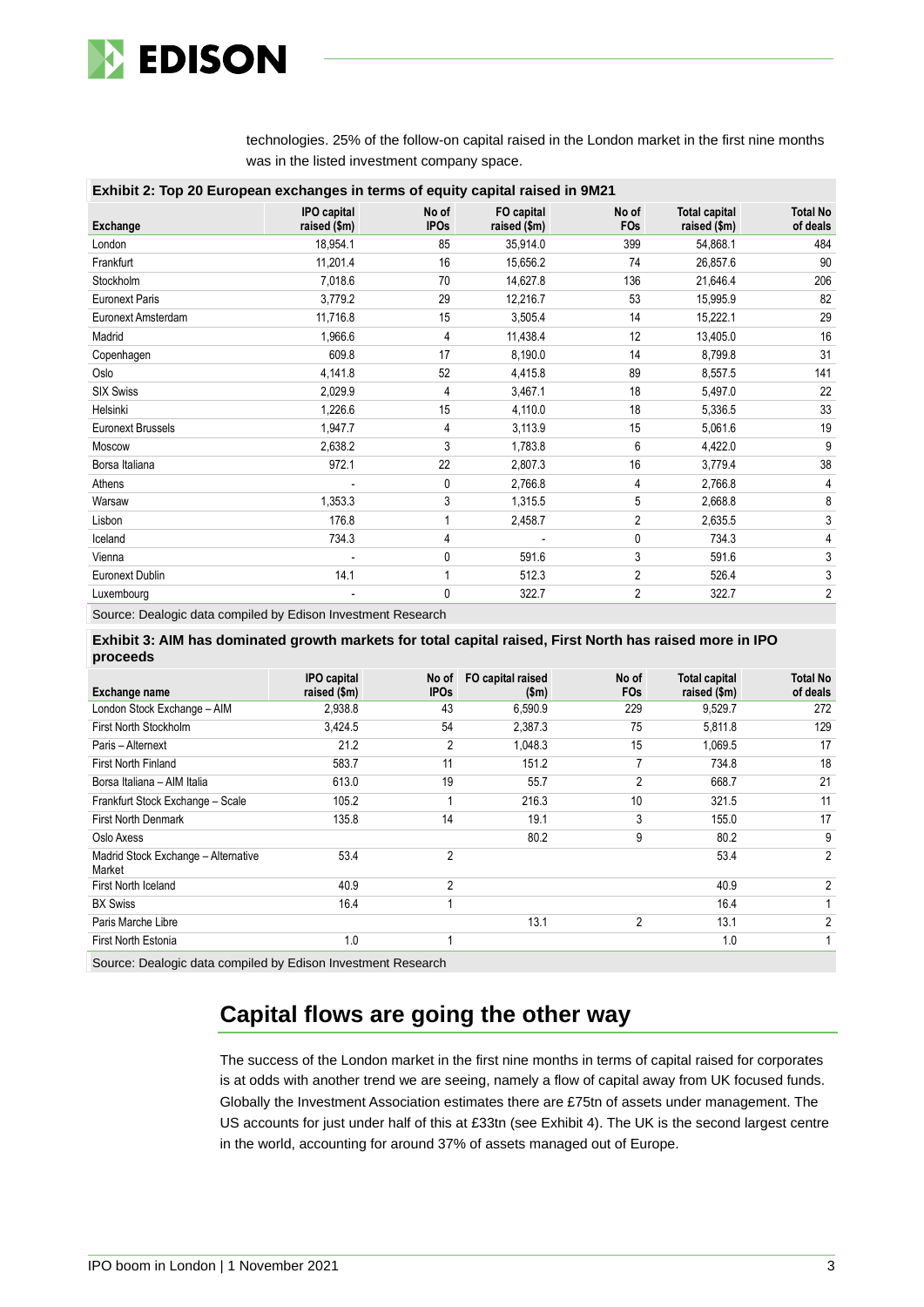

### **Exhibit 4: Global assets under management by region**

|                      | Assets under management<br>(local currency) | Assets under management<br>(£ equivalent) |
|----------------------|---------------------------------------------|-------------------------------------------|
| <b>United States</b> | \$45tn                                      | £33.0tn                                   |
| Europe               | €7tn                                        | £24.4tn                                   |
| <b>UK</b>            |                                             | £8.6tn                                    |
| France               |                                             | £4.1tn                                    |
| Germany              |                                             | £2.2tn                                    |
| Switzerland          |                                             | £1.9tn                                    |
| <b>Netherlands</b>   |                                             | £1.3tn                                    |
| Japan                | ¥700tn                                      | £5tn                                      |

Source: The Investment Association Annual Survey September 2021

The make-up and allocation of the UK assets under management are shown in Exhibits 5 and 6. The largest client group for the asset management industry is pension funds, which account for 43% of total assets under management, unchanged from 2019. Retail is the next significant group, accounting for 20%, which grew from 19% in 2019. In terms of allocation, the proportion allocated to equities has fallen over the last decade, from 45% in 2010 to 39% in 2020. This used to be close to 50% in 2006 but a significant shift to fixed income and cash happened in 2008 in the wake of the financial crisis. The growth in other is driven by greater investment in private markets and solution strategies such as liability driven investment.

### **Exhibit 5: Assets under management by client type in 2020**



Source: The Investment Association Annual Survey September 2021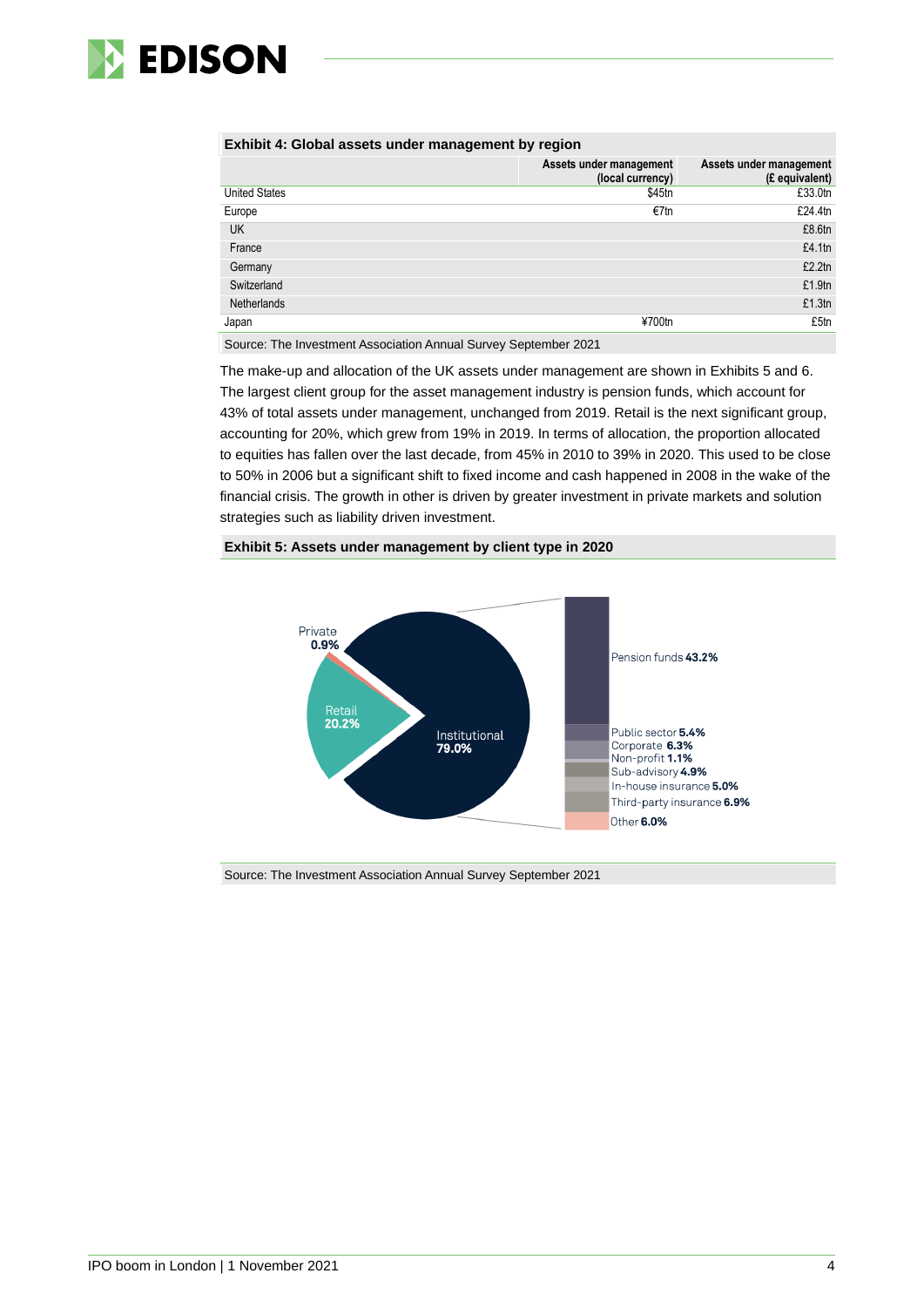

100%  $90%$ 80% 70% 60% 50% 40% 30% 20% 10%  $0%$ 2006  $2008$ 2009  $2010$ 2007 2020  $2011$  $201$ 201  $201$  $\overline{5}$  $\sum$  $201$  $201$  $201$ Equities Fixed income **Cash Property Other** 

**Exhibit 6: Global assets allocation of UK managed assets 2006–20**

Source: The Investment Association Annual Survey September 2021





Source: The Investment Association Annual Survey September 2021

Within equities, the percentage allocated to UK equities has fallen from 40% in 2010 to 26% in 2020. Despite overall inflows to equities, UK focused funds have seen withdrawals since 2015, with EPFR reporting that in 2021 a further \$9.4bn has been withdrawn year to date (to 24 October) making it likely that UK funds would have endured six straight years of net outflows.

A number of factors are driving these outflows:

- Pension funds have been gradually reducing exposure to equities in response to greater scrutiny over risk management, accounting and regulatory oversight, and the demographic profile of the UK (as baby boomers approach retirement) resulting in more being allocated to fixed income to match upcoming liabilities. The Pension Protection fund data show that pension funds have cut their exposure to UK listed equities from 26% in 2008 to 3% in 2020.
- Retail platforms have been directing investors towards global mandates rather than UK mandates. In part this is driven by performance. £100 invested into the FTSE All Share 10 years ago would now be worth £143; investing the same in US indices would have resulted in £329; while the same in Germany would have resulted in £369. The five-year performance of the FTSE All Share and the FTSE 100 stand at 3% and 8.1%, which has led investors to seek returns in the US market in particular. The lack of technology stocks on the FTSE 100 Index has been cited by some platforms as one of the reasons for this shift.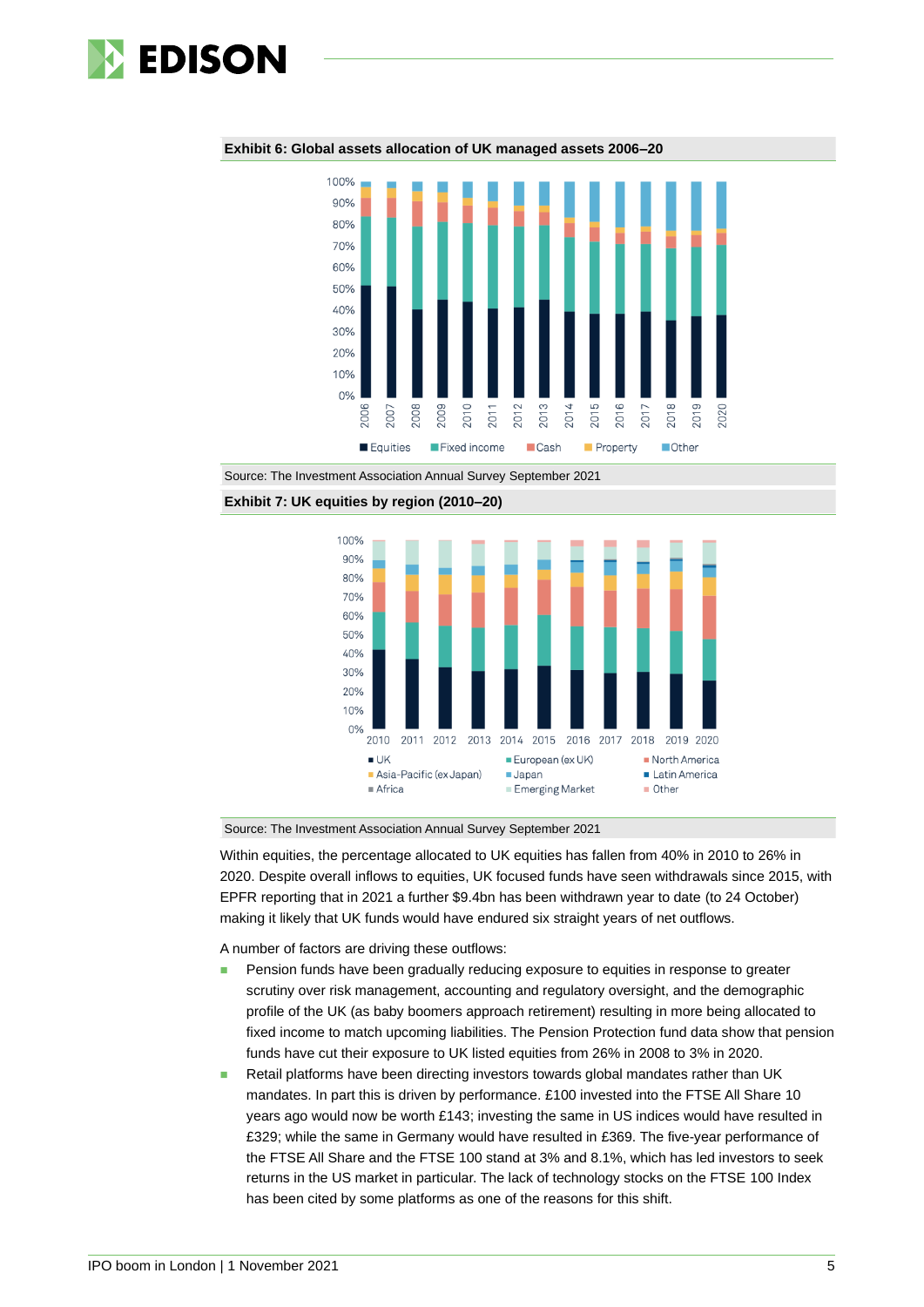

More recent outflows have been as a result of the uncertainty around Brexit, the supply chain issues the UK is facing, which business leaders have said could last until 2023, the rising costs of goods and inflation and the likelihood that the Bank of England will look to raise rates in response. All these suggest the UK will recover at a slower rate than other countries.

To provide some balance, it should be noted that AIM and the FTSE 250 have performed extremely well over the last five years (see Exhibit 8). This should suggest that there is a greater propensity to attract interest, which is borne out in recent ONS data, which shows that retail has a greater propensity to own non FTSE 100 shares.

| Exhibit 8: AIM and FTSE 250 indices stand out in terms of five-year performance |            |          |          |  |  |
|---------------------------------------------------------------------------------|------------|----------|----------|--|--|
| Index                                                                           | Five-years | One-year | 2021 YTD |  |  |
| <b>AIM 100</b>                                                                  | 53.9       | 22.3     | 1.3      |  |  |
| AIM All Share                                                                   | 50.4       | 26.6     | 5.3      |  |  |
| <b>FTSE 100</b>                                                                 | 3.0        | 21.7     | 10.1     |  |  |
| <b>FTSE 250</b>                                                                 | 28.0       | 29.2     | 12.5     |  |  |
| <b>FTSE 350</b>                                                                 | 6.9        | 23.0     | 10.6     |  |  |
| FTSE All Share                                                                  | 8.1        | 23.7     | 10.9     |  |  |
|                                                                                 |            |          |          |  |  |

Source: Refinitiv. Note: Year to date priced as at close 29 October 2021.

# **How to make UK equities more attractive**

### **Chicken and egg**

There is an argument that the UK remains one of the most undervalued markets in the world. Alastair George, our equity strategist, points out that 'In a global equity landscape where significant overvaluation seems to be the rule rather than the exception, the UK stands out as one of the more reasonably valued markets. The UK has a forward price/book multiple of only 1.8x, which is in line with its long-term average.'

While an argument can be made that growth has had a strong run and may be overbought, the pandemic has accelerated disruption through technology and a market lacking exposure to structural growth companies is likely to continue underperforming. Year to date (to 29 October) the FTSE 100 (+10.1%) has lagged the S&P (+24.5%), and unless the lag in performance changes we are unlikely to see a reversal in outflows from UK equity funds.



**Exhibit 9: Forward price to book by market compared to 15-year averages**

Source: Refinitiv, Edison Investment Research calculations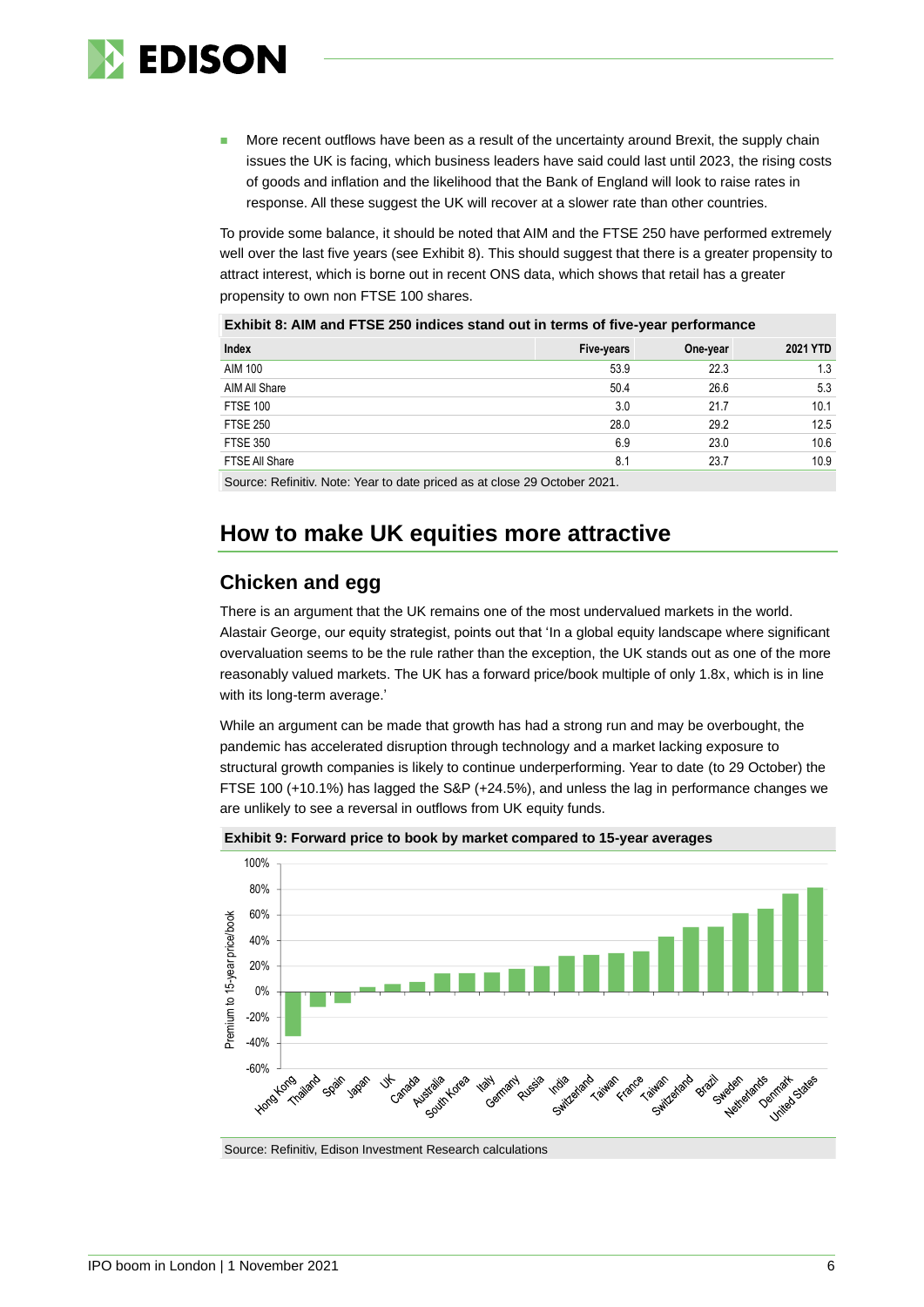

To overcome these problems, innovative growth companies need to be convinced that London is a more attractive market to list on than one of the US or European exchanges. To make this happen, two things need to take place in our view:

- Implementing the changes proposed by two government sponsored reviews to make the UK a more hospitable market for growth companies: The [Kalifa review,](https://assets.publishing.service.gov.uk/government/uploads/system/uploads/attachment_data/file/978396/KalifaReviewofUKFintech01.pdf) which proposes a range of recommendations to make fintechs thrive in the UK, and [Lord Hill's listing review,](https://assets.publishing.service.gov.uk/government/uploads/system/uploads/attachment_data/file/966133/UK_Listing_Review_3_March.pdf) which we cover in more detail below.
- ◼ Creating an ecosystem to allow investors to understand and benchmark the business models of innovative companies and afford them the valuations that makes the UK competitive against the US or private equity markets. This is arguably a greater hurdle to overcome. As one investor put to us: 'regulation has made it harder to get to know high-technology companies in the IPO process and in general. This makes it harder to pay up for great scalable businesses. In conjunction with the high valuations paid by private equity and the enormous resources they have to get to know a business, this makes the UK market more 'lemony' than in the past'.

However, there are signs that in certain clusters, the UK is becoming competitive. We examine this in more detail in the theory of clusters section below.

### **Lord Hill's listing review**

The asymmetry in governance and reporting between private companies and listed companies remains a barrier to convince entrepreneurs to bring their businesses to the public markets. Many tech entrepreneurs have pointed out the significant rewards available to managements teams of successfully scaling their businesses in a private arena compared to the listed market.

Some of this gap is naturally going to narrow as institutions continue to increase their exposure to private markets and impose similar standards of reporting and governance that they have in the public markets.

Lord Hill's review also has a number of proposals to help narrow the gap and further reduce the friction to companies listing. Among the proposed changes are:

- ◼ Allowing founders more control of their businesses through the inclusion of dual class shares in the premium listing segment. At present, those companies with a second class of share that affords founders more control around the future of their businesses are excluded from the premium list, and thus from funds that track the index.
- Reducing free float requirements, to allow founders to retain a greater share of a business, including reducing the percentage requirement to be on the premium and standard list from 25% to 15% subject to satisfying liquidity requirements.
- A review of the prospectus regime, aiming to make it easier to include retail in secondary and primary issuance.
- Relaxing the listing rules around special purpose acquisition companies (SPACs), particularly the rules that currently require a suspension of trading when an acquisition target has been identified, potentially locking in some investors who may not support the acquisition.
- Allowing for the provision of forward-looking statements in prospectuses and amending liability regimes for issuers and directors in providing this forward guidance.
- Using technology to allow retail investors to more easily participate in company voting.
- Equalising debt and equity tax treatment for sources of funding.
- Reviewing the provision of research under MiFID II and the current IPO regime.

These proposals are being taken forward through two separate consultations. HM Treasury has issued a UK Prospectus Regime Review to overhaul the current prospectus regime and the Financial Conduct Authority has issued the Primary Markets Effectiveness review, a consultation to examine how primary markets could work more effectively for both issuers and investors.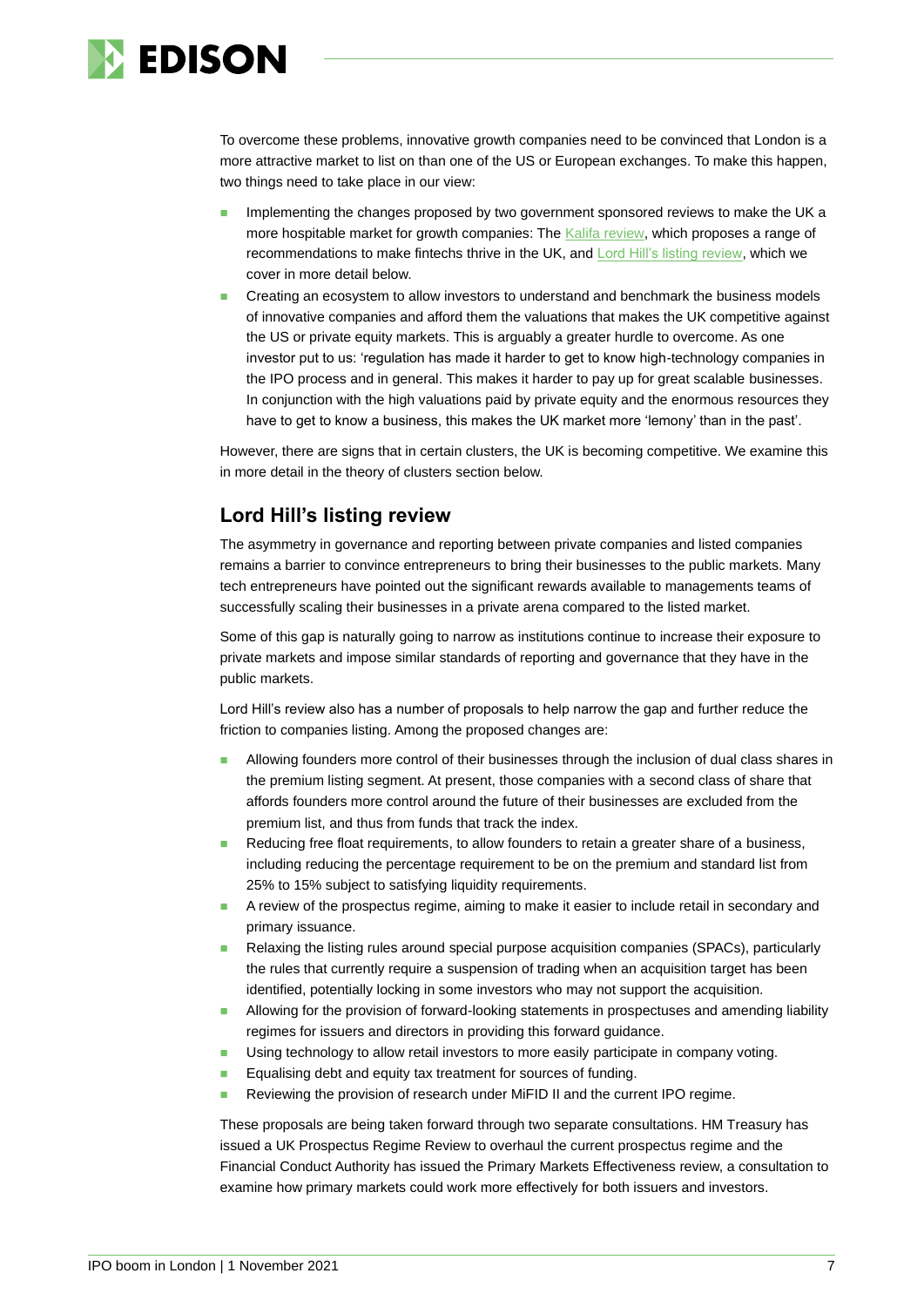

The latter carries a proposal to have a minimum market capitalisation threshold of £50m for issuers listing on the standard or premium segments. Companies with smaller market capitalisations would be listed on AIM or one of the other growth markets such as Aquis.

# **The theory of clusters**

We see the theory of clusters in everyday life. Technology companies flock to Silicon Valley, bankers flock to Wall Street and filmmakers go to Hollywood. The network effect of these clusters promotes competition, accumulation of specialised knowledge and access to better infrastructure across verticals.

In much the same way, possibly one way London is starting to overcome the challenge of fund managers appreciating growth businesses is building on success stories. Texas-based games developer Devolver Digital is expected to list in London at a \$1bn valuation. This follows a number of successful video gaming and associated stocks listing in London over the last decade: Sumo, Keywords Studios, Codemasters (which has now been acquired by EA Sports), Frontier Developments and tinyBuild.

These clusters allow investors to accumulate knowledge of the supply chain, competitive market, benchmark growth rates, financial metrics and valuations and to cross check information. According to Exhibit 10, the more peers, and/or the more homogenous an asset's class, the more likely investors are to have an opinion on valuation and participate, leading to a better spread of prices that leads to liquidity and a lower cost of capital.

| <b>Liquid markets</b>                                                                                                                                                                                                                                                                       | <b>Illiquid markets</b>                                                                                                                                                                                                             |
|---------------------------------------------------------------------------------------------------------------------------------------------------------------------------------------------------------------------------------------------------------------------------------------------|-------------------------------------------------------------------------------------------------------------------------------------------------------------------------------------------------------------------------------------|
| Large quantities of a homogeneous<br>asset<br>Low selling cost<br>Low bid-offer spread<br>Wide pool of potential buyers<br>Sale can take place very quickly<br>Price can be accurately estimated<br>Buyers and sellers have the same<br>information<br><b>Recent transaction benchmarks</b> | Unique asset<br>High selling costs<br>High bid-offer spread<br>Difficult to identify buyers<br>Takes a long time to transact<br>Difficult to estimate eventual price<br>Information asymmetry<br>No reliable transaction benchmarks |

**Exhibit 10: Information and a broad peer group stimulates liquidity**

Source: Edison Investment Research

This can of course go the other way. The recent spate of takeovers in the UK defence sector (Cobham, Meggitt and Ultra) has reduced the number of peers and specialist analysts covering the sector.

My colleague Dan Ridsdale has written on how the UK could develop. He points out that it is very hard for the UK or any other market to compete with the depth of capital and expertise available in the United States for large-scale software-as-a-service (SaaS) or cloud businesses. However, the UK can compete in areas where it has developed verticals such as fintech, e-commerce and digital health. He also notes that success follows success. Alphawave, which is a Canadian business, came to London because of the success of ARM.

We see two clues as to where those sectors or clusters could be:

The private company space: the UK attracts more venture capital than its European neighbours and has just joined the United States and China as the only three nations to have more than 100 companies that have achieved 'unicorn' status by being valued at more than \$1bn. 30 of these are in the fintech space. Other notable areas include healthtech, insurtech, food and drink, digital security, e-commerce and cleantech. Cleantech has seen significant investment,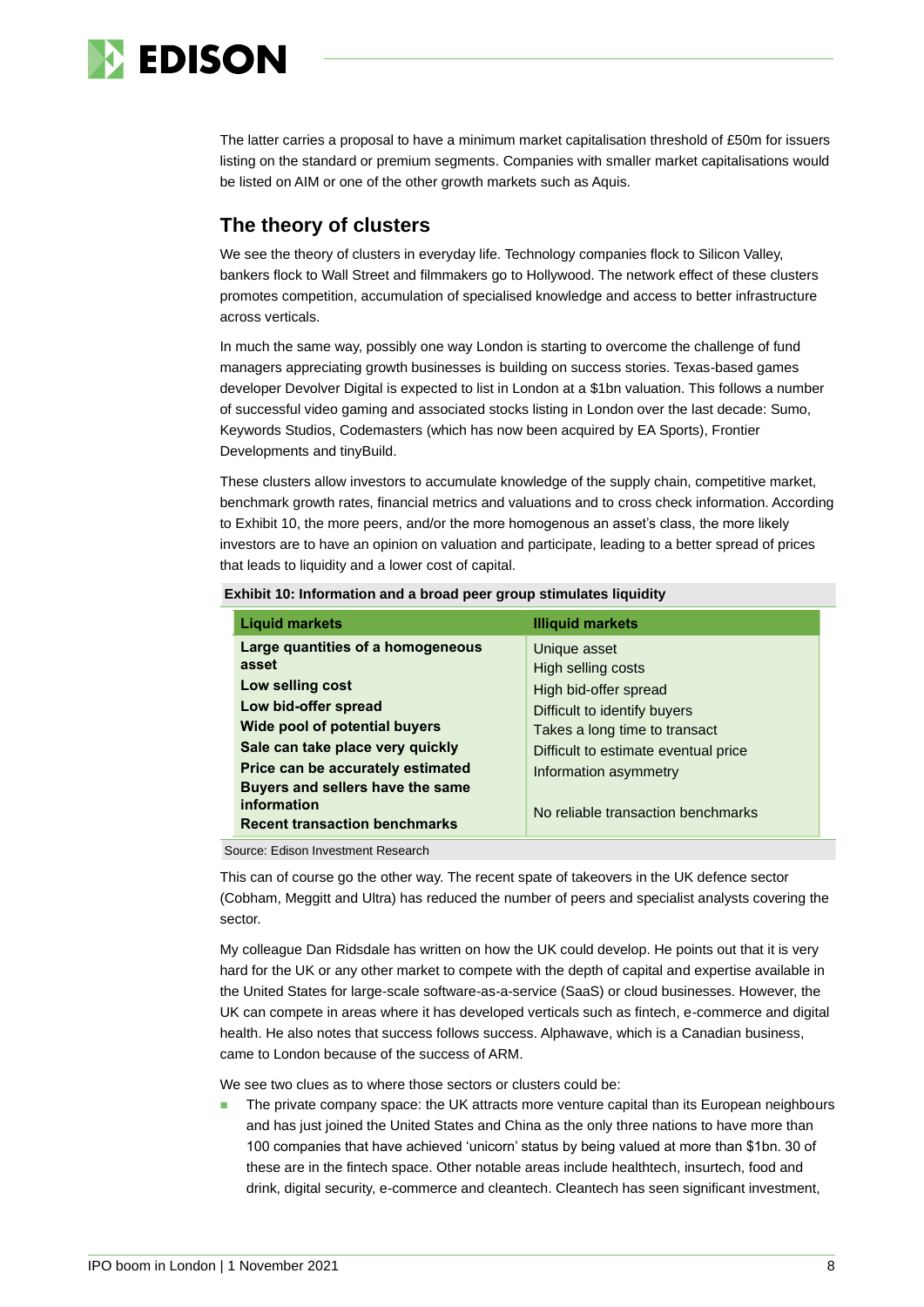

with BlackRock's Larry Fink commenting recently that he believes the next 1,000 unicorns will not be search engines or media companies, but companies developing green solutions.

The changing nature of London's growth market: the other clue is to compare the constituents of AIM. Exhibit 11 shows the top 15 sectors by number of companies listed on AIM for October 2021 and 2006. The decline of the 'General Financial' sector has largely been post financial crisis consolidation in the sector. Today, AIM is dominated by software companies, but still has a strong heritage in natural resources and is still strong in life sciences.

Given the political and regulatory impetus to make London a more attractive listing destination, the growing clusters of success in growth industries, the resurgent IPO market and the growing cohort of successful private companies, there is hope that the small- and mid-cap markets in London are developing the seeds that might lead to more structural growth companies coming to London. London may well be reinventing itself. If it does, its pitch that it is a kinder home to small- and midcap companies than the United States might resonate.

#### **Exhibit 11: Top 15 sectors on AIM by number of companies for October 2006 and October 2021**

| October 2006                        |                     |                                           | October 2021                                              |                     |                                    |
|-------------------------------------|---------------------|-------------------------------------------|-----------------------------------------------------------|---------------------|------------------------------------|
| <b>Sector</b>                       | No. of<br>companies | <b>Total market Sector</b><br>cap $(\$m)$ |                                                           | No. of<br>companies | <b>Total market</b><br>cap $(\$m)$ |
| General Financial                   | 182                 | 17.762                                    | Software and Computer Services                            | 90                  | 22,681                             |
| Mining                              | 174                 | 23,001                                    | Oil, Gas and Coal                                         | 83                  | 8,032                              |
| Software & Computer Services        | 152                 | 6,878                                     | Industrial Metals and Mining                              | 67                  | 5,076                              |
| <b>Support Services</b>             | 140                 | 9,886                                     | <b>Industrial Support Services</b>                        | 67                  | 17,348                             |
| Media                               | 114                 | 6,247                                     | Investment Banking and Brokerage Services                 | 59                  | 13,641                             |
| Oil & Gas Producers                 | 95                  | 19.349                                    | Pharmaceuticals, Biotechnology and<br>Marijuana Producers | 55                  | 24,171                             |
| Travel & Leisure                    | 91                  | 7.287                                     | Precious Metals and Mining                                | 39                  | 5,402                              |
| <b>Real Estate</b>                  | 74                  | 12.663                                    | <b>Travel and Leisure</b>                                 | 30                  | 6,923                              |
| Pharmaceuticals & Biotechnology     | 67                  | 5.596                                     | Media                                                     | 28                  | 8,691                              |
| Electronic & Electrical Equipment   | 61                  | 3,637                                     | Retailers                                                 | 24                  | 11,593                             |
| Equity Investment Instruments       | 54                  | 6,163                                     | <b>Electronic and Electrical Equipment</b>                | 22                  | 3,706                              |
| Health Care Equipment & Services    | 41                  | 2,092                                     | <b>Medical Equipment and Services</b>                     | 22                  | 3,864                              |
| Industrial Engineering              | 39                  | 1.837                                     | Real Estate Investment and Services                       | 19                  | 3,121                              |
| Technology Hardware & Equipment     | 37                  | 2.267                                     | <b>Construction and Materials</b>                         | 19                  | 7,512                              |
| <b>General Retailers</b>            | 36                  | 2,967                                     | <b>Finance and Credit Services</b>                        | 16                  | 2,341                              |
| <b>Construction &amp; Materials</b> | 25                  | 2,594                                     | <b>Closed End Investments</b>                             | 14                  | 1,147                              |

Source: London Stock Exchange